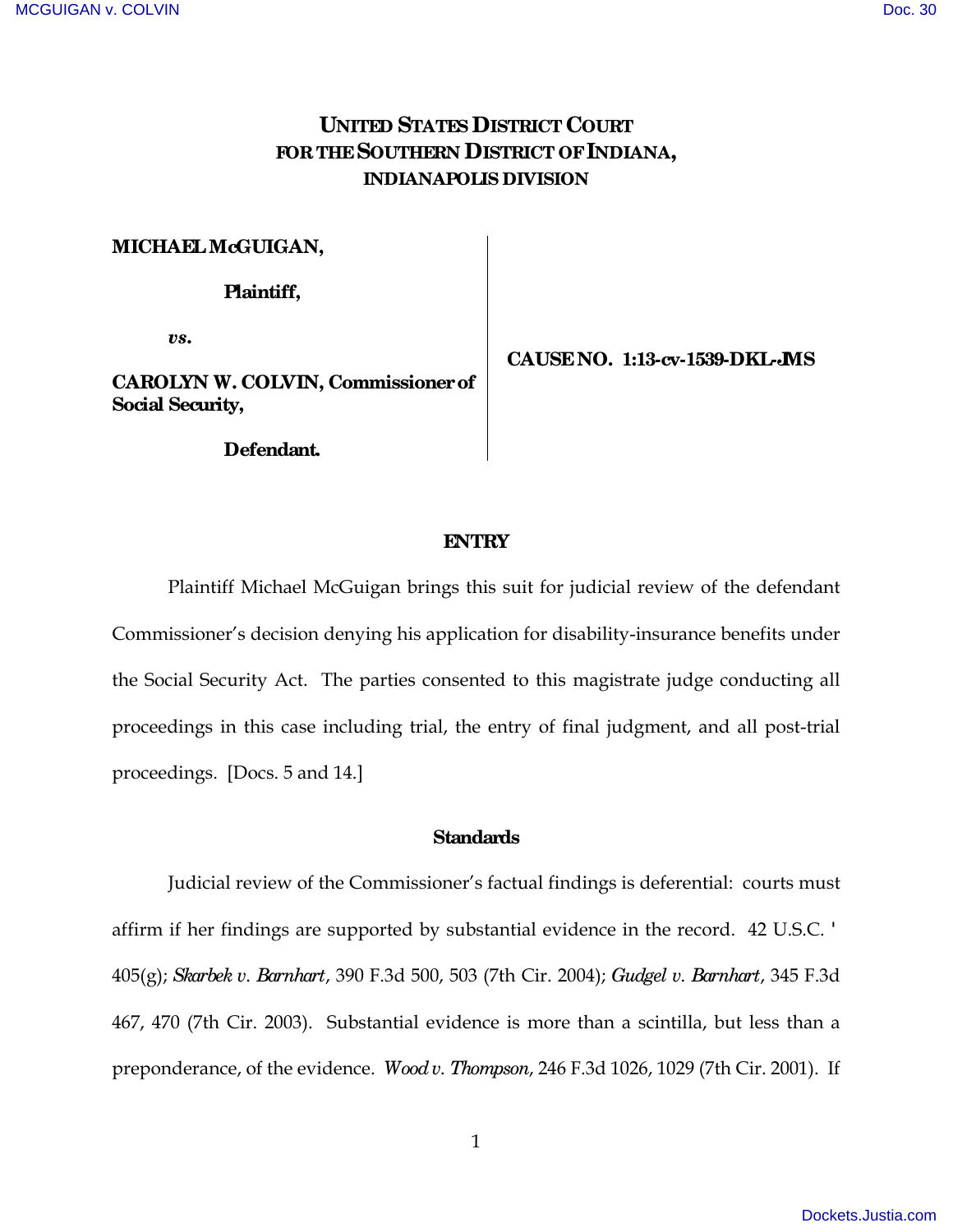the evidence is sufficient for a reasonable person to conclude that it adequately supports the Commissioner's decision, then it is substantial evidence. *Richardson v. Perales*, 402 U.S. 389, 401, 91 S.Ct. 1420, 28 L.Ed.2d 842 (1971); *Carradine v. Barnhart*, 360 F.3d 751, 758 (7th Cir. 2004). This limited scope of judicial review derives from the principle that Congress has designated the Commissioner, not the courts, to make disability determinations:

In reviewing the decision of the ALJ [administrative law judge], we cannot engage in our own analysis of whether [the claimant] is severely impaired as defined by the SSA regulations. Nor may we reweigh evidence, resolve conflicts in the record, decide questions of credibility, or, in general, substitute our own judgment for that of the Commissioner. Our task is limited to determining whether the ALJ's factual findings are supported by substantial evidence.

*Young v. Barnhart*, 362 F.3d 995, 1001 (7th Cir. 2004). *Carradine*, 360 F.3d at 758. While review of the Commissioner affectual findings is deferential, review of her legal conclusions is *de novo*. *Jones v. Astrue*, 623 F.3d 1155, 1160 (7th Cir. 2010).

The Social Security Act defines disability as the "inability to engage in any substantial gainful activity by reason of any medically-determinable physical or mental impairment which can be expected to result in death or has lasted or can be expected to last for a continuous period of not less than 12 months."  $42 \text{ U.S.C.}$   $1382c(a)(3)(A)$ ; 20 C.F.R. 905. A person will be determined to be disabled only if her impairments "are of such severity that [she] is not only unable to do [her] previous work but cannot, considering [her] age, education, and work experience, engage in any other kind of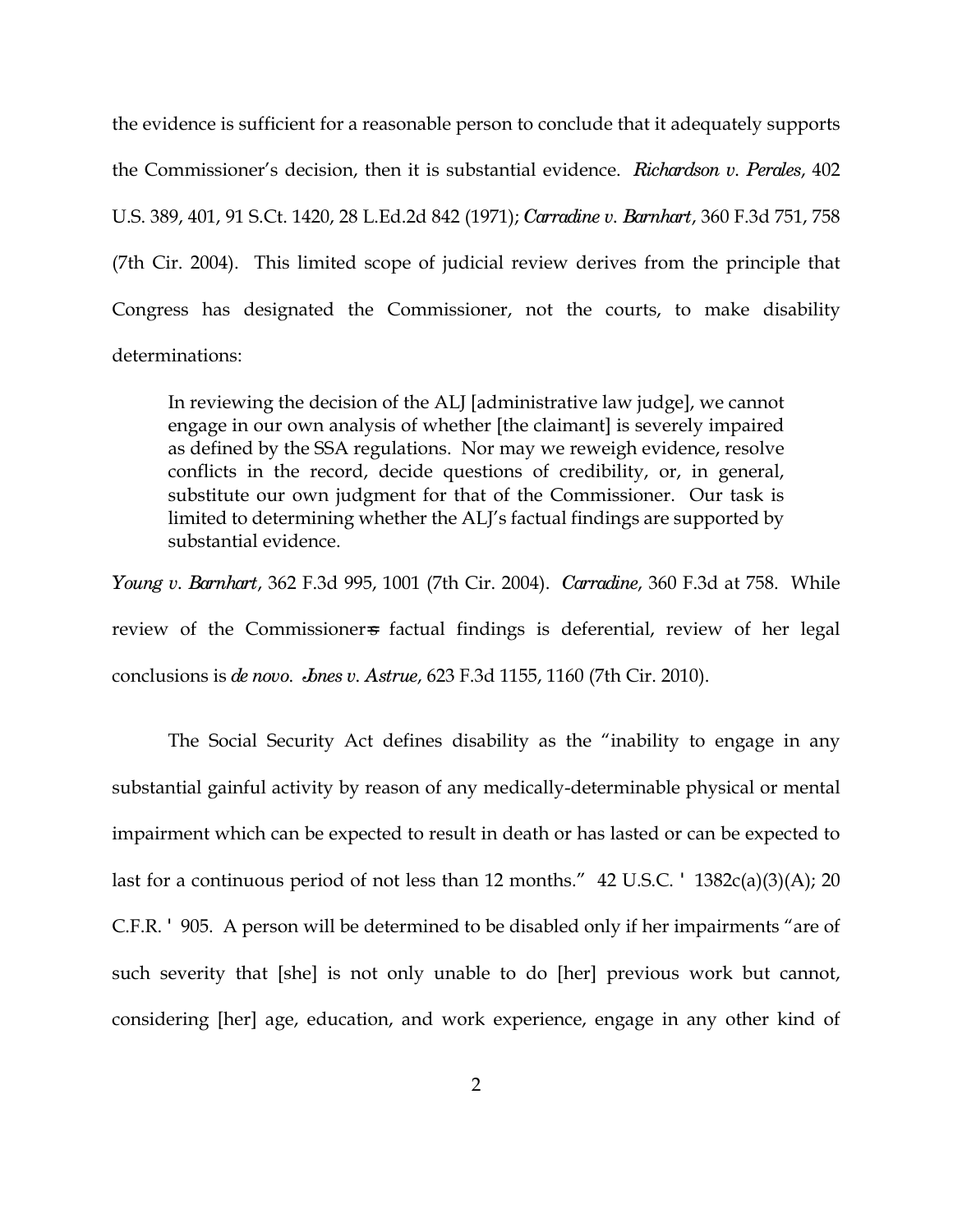substantial gainful work which exists in the national economy." 42 U.S.C.  $1382c(a)(3)(B)$ . The combined effect of all of an applicant's impairments shall be considered throughout the disability determination process. 42 U.S.C. 423(a)(3)(G).

The Social Security Administration ( SSA ) has implemented these statutory standards in part by prescribing a "five-step sequential evaluation process" for determining disability. If disability status can be determined at any step in the sequence, an application will not be reviewed further. At the first step, if the applicant is currently engaged in substantial gainful activity, then she is not disabled. At the second step, if the applicant  $\pm$  impairments are not severe, then she is not disabled. A severe impairment is one that "significantly limits [a claimant=s] physical or mental ability to do basic work activities." Third, if the applicant is impairments, either singly or in combination, meet or medically equal the criteria of any of the conditions included in the Listing of Impairments, 20 C.F.R. Pt. 404, Subpt. P, Appendix 1, then the applicant is deemed disabled. The Listing of Impairments are medical conditions defined by criteria that the SSA has pre-determined are disabling. 20 C.F.R.  $\,$  404.1525. If the applicant  $\,$ impairments do not satisfy a Listing, then her residual functional capacity ("RFC") will be determined for the purposes of the next two steps. RFC is an applicant  $\ast$  ability to do work on a regular and continuing basis despite his impairment-related physical and mental limitations and is categorized as sedentary, light, medium, or heavy. At the fourth step, if the applicant has the RFC to perform her past relevant work, then she is not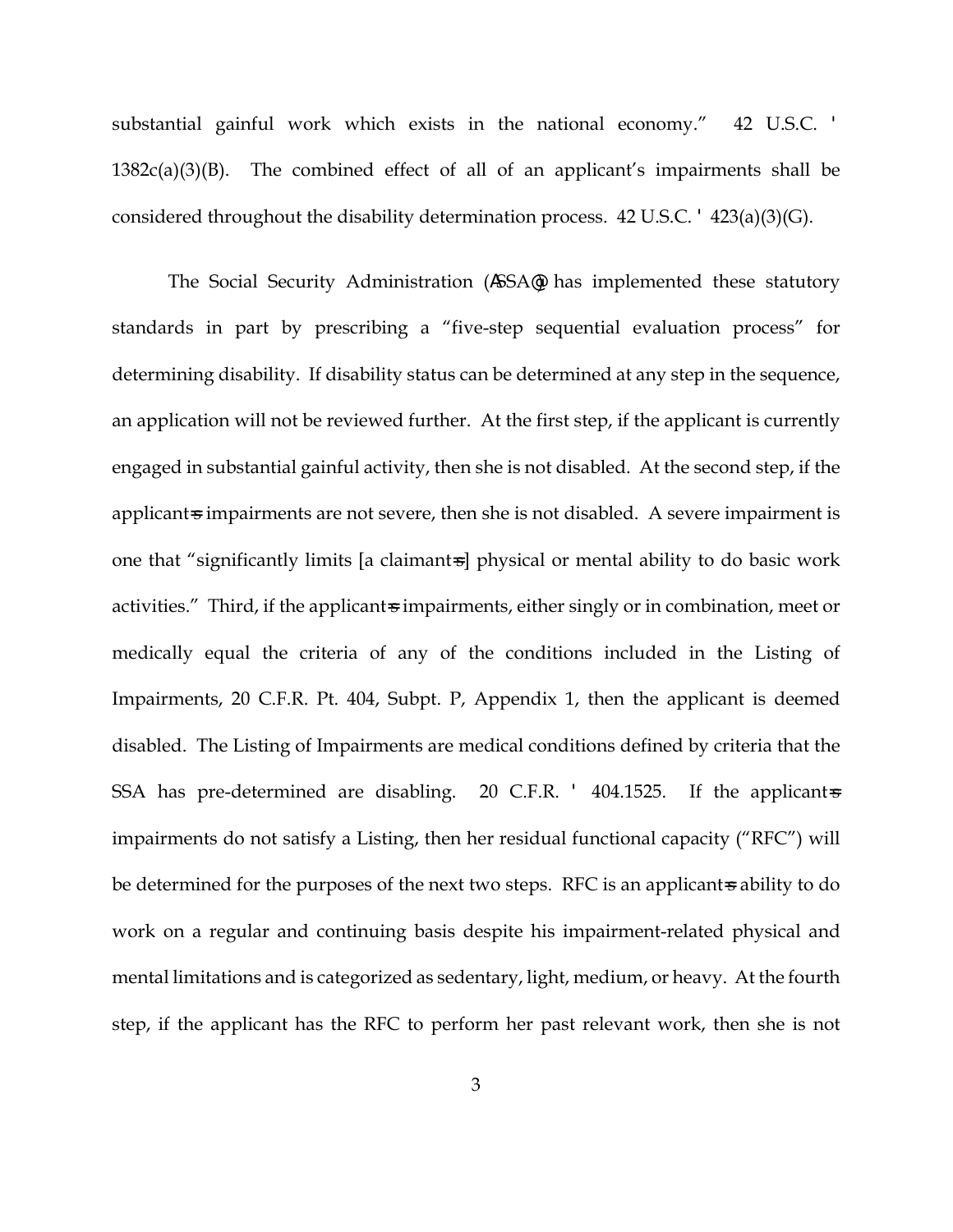disabled. Fifth, considering the applicant age, work experience, and education (which are not considered at step four), and her RFC, she will not be determined to be disabled if she can perform any other work that exists in significant numbers in the national economy. 42 U.S.C. 416.920(a)

The burden rests on the applicant to prove satisfaction of steps one through four. The burden then shifts to the Commissioner at step five to establish that there are jobs that the applicant can perform in the national economy. *Young v. Barnhart*, 362 F.3d 995, 1000 (7th Cir. 2004). If an applicant has only exertional limitations that allow her to perform the full range of work at her assigned RFC level, then the Medical-Vocational Guidelines, 20 C.F.R. Part 404, Subpart P, Appendix 2 (the "grids"), may be used at step five to arrive at a disability determination. The grids are tables that correlate an applicant's age, work experience, education, and RFC with predetermined findings of disabled or not-disabled. If an applicant has non-exertional limitations or exertional limitations that limit the full range of employment opportunities at her assigned RFC level, then the grids may not be used to determine disability at that level; a vocational expert must testify regarding the numbers of jobs existing in the economy for a person with the applicant's particular vocational and medical characteristics. *Lee v. Sullivan*, 988 F.2d 789, 793 (7th Cir. 1993). The grids result, however, may still be used as an advisory guideline in such cases.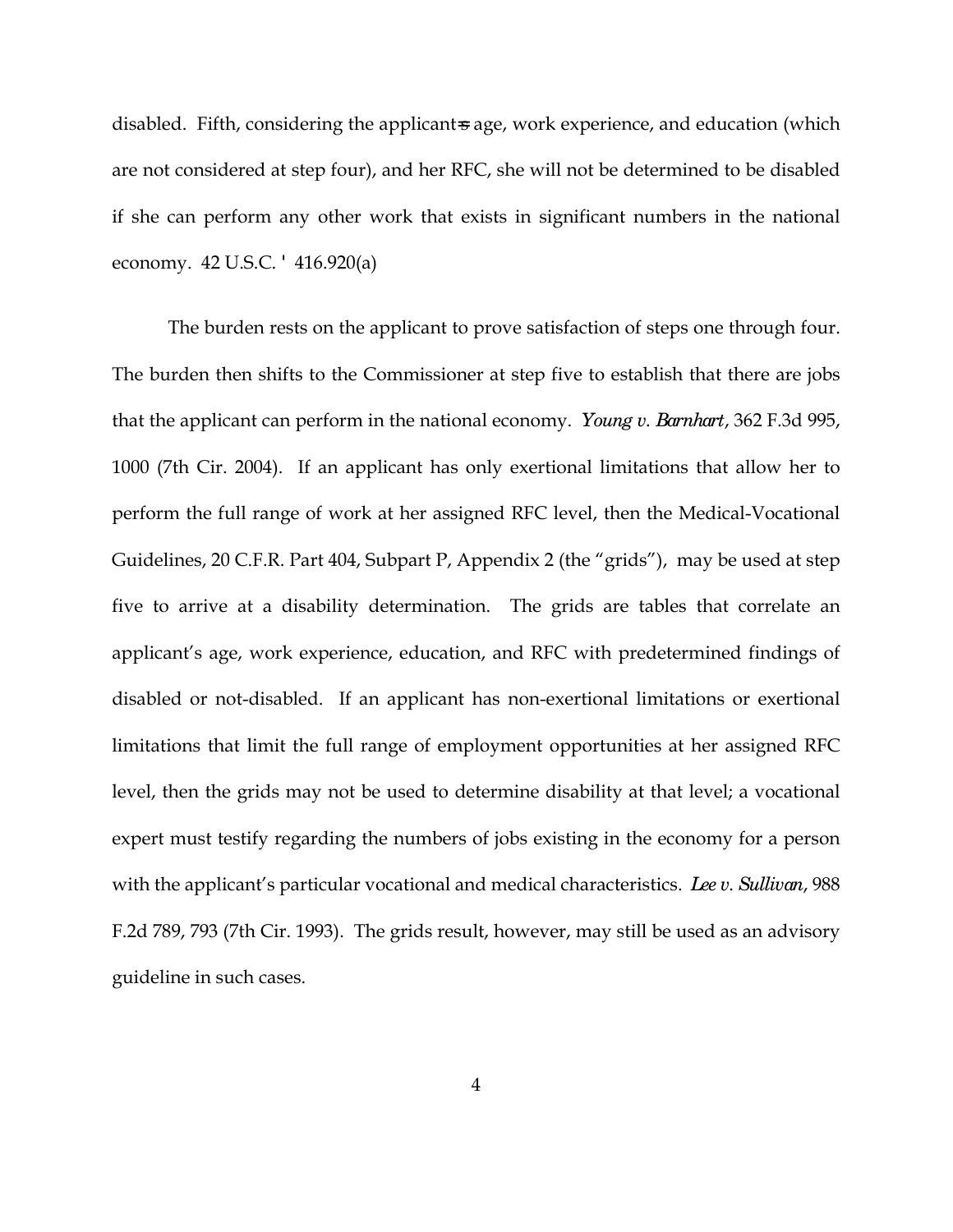An application for benefits, together with any evidence submitted by the applicant and obtained by the agency, undergoes initial review by a state-agency disability examiner and a physician or other medical specialist. If the application is denied, the applicant may request reconsideration review, which is conducted by different disability and medical experts. If denied again, the applicant may request a hearing before an administrative law judge ("ALJ").<sup>1</sup> An applicant who is dissatisfied with the decision of the ALJ may request the SSA's Appeals Council to review the decision. If the Appeals Council either affirms or declines to review the decision, then the applicant may file an action in district court for judicial review. 42 U.S.C. 405(g). If the Appeals Council declines to review a decision, then the decision of the ALJ becomes the final decision of the Commissioner for judicial review.

#### **Background**

Mr. McGuigan's application for disability-insurance benefits was denied on initial and reconsideration reviews by the state agency. He requested and received a hearing before an Administrative Law Judge ("ALJ") of the Social Security Administration. That hearing occurred on June 12, 2012. (R. 33.) Mr. McGuigan was represented by a nonattorney representative at the hearing. (R. 86.) Mr. McGuigan and a vocational expert testified. The ALJ issued his decision denying the claim eight days later. When the

-

 $1$  By agreement with the SSA, initial and reconsideration reviews in Indiana are performed by an agency of state government, the Disability Determination Bureau, a division of the Indiana Family and Social Services Administration. 20 C.F.R. Part 404, Subpart Q ( 404.1601, *et seq.*). Hearings before ALJs and subsequent proceedings are conducted by personnel of the federal SSA.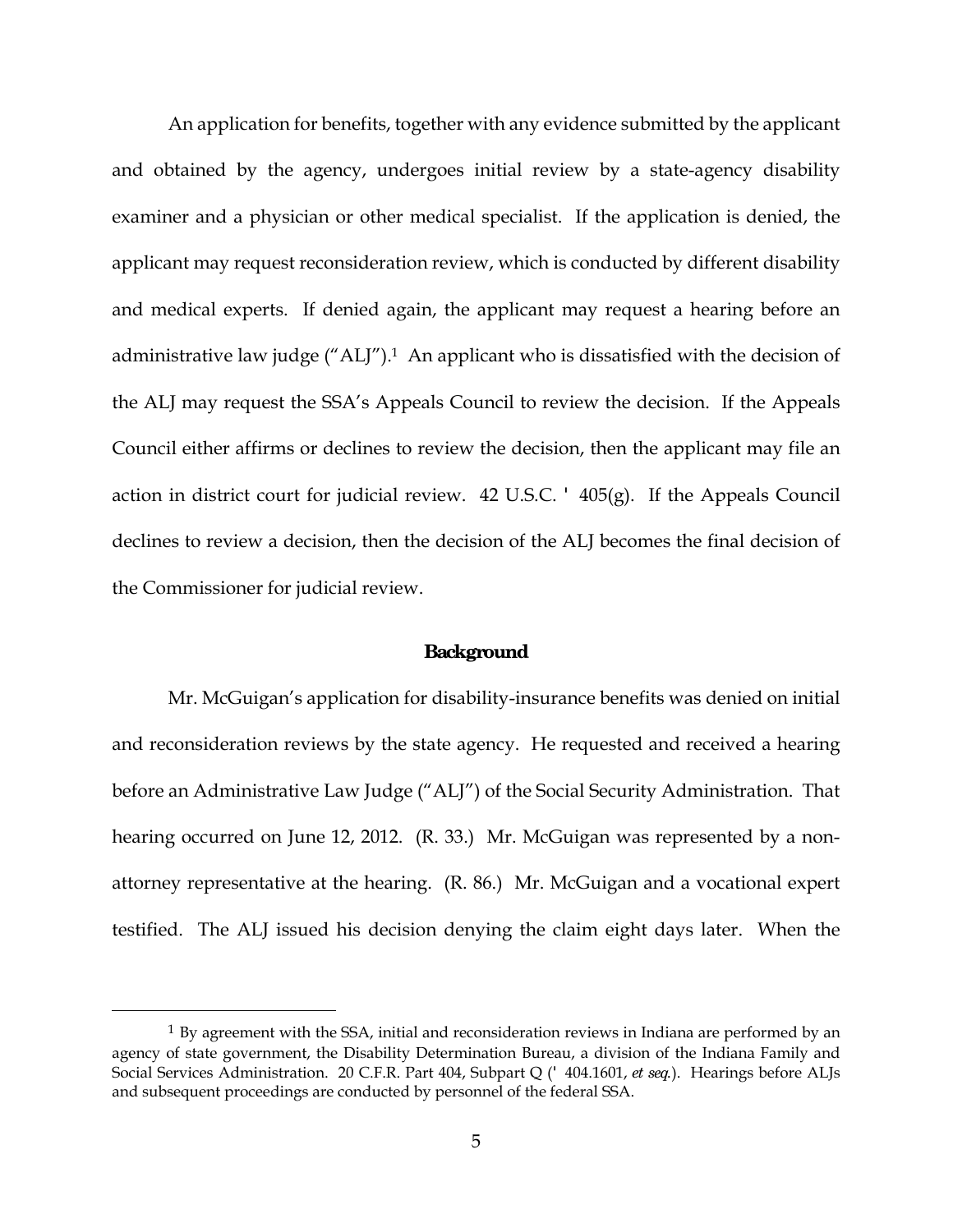Appeals Council denied Mr. McGuigan's request to review the denial, the ALJ's decision became the final decision of the Commissioner and the one that the Court reviews.

At step one, the ALJ found that Mr. McGuigan had not engaged in substantial gainful activity since his alleged onset date in January 2010. At step two, he found that Mr. McGuigan had the severe impairments of degenerative joint disease and osteoarthritis. At step three he found that Mr. Guigan did not have an impairment or combination of impairments, severe and non-severe, that met or equaled any of the Listings of Impairments. He specifically evaluated Listings 1.04, disorders of the spine, and Listing 1.02, major dysfunction of a joint(s) due to any cause.

For steps four and five, the ALJ determined Mr. McGuigan's residual functional capacity ("RFC"). As relevant to the present suit, the ALJ found that Mr. McGuigan retained the RFC to "stand, walk, and sit for 6 hours during an 8-hour workday" and "work should accommodate the use of a cane to and from the workstation." (R. 23.) At step four, the ALJ found, based on the testimony of the vocational expert, that the defined RFC permitted Mr. McGuigan to perform his past relevant work and, therefore, he was not disabled.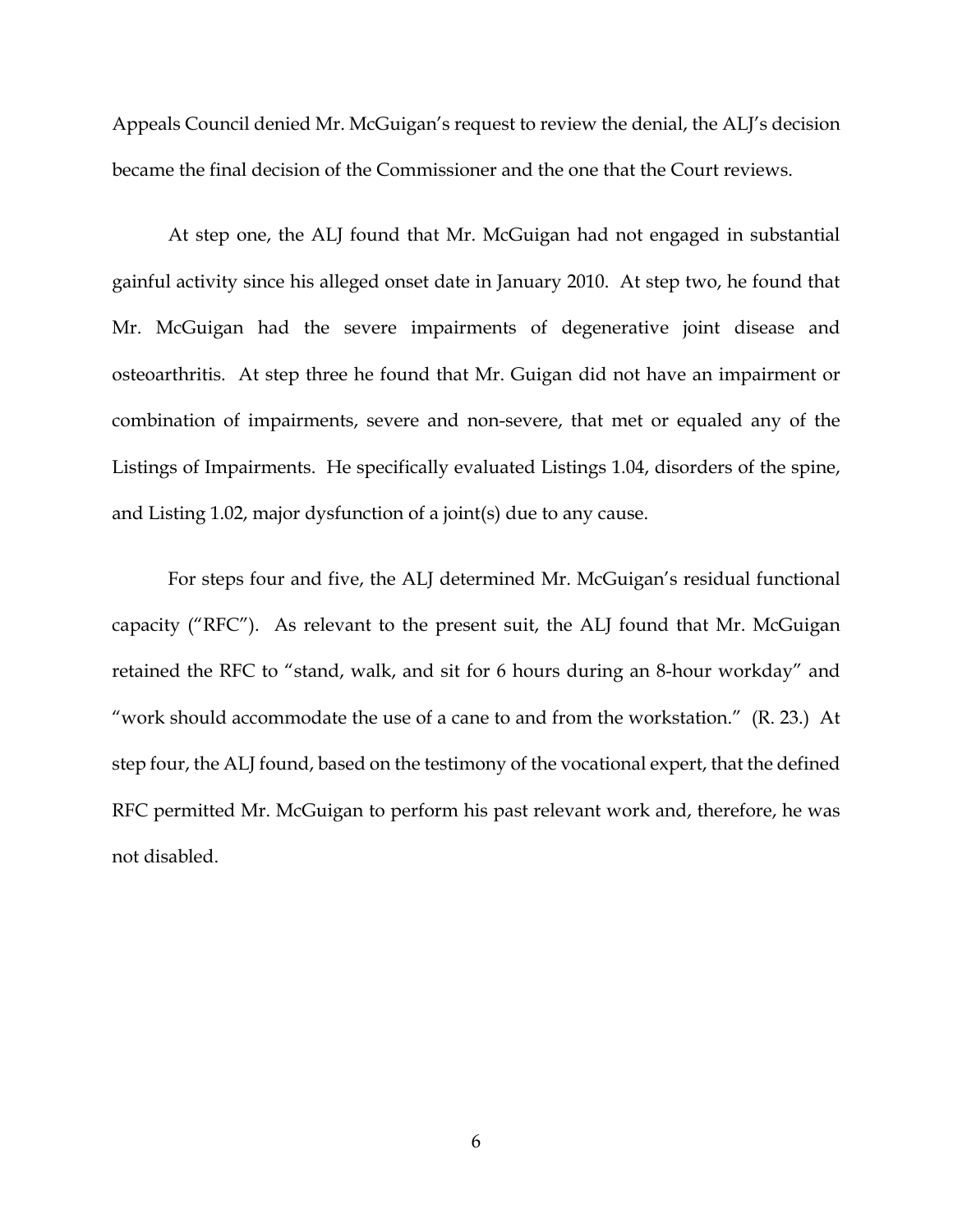## **Discussion**

Mr. McGuigan argues three errors in the ALJ's decision.<sup>2</sup>

**1. Credibility.** After explaining the two-step process for evaluating a claimant's

descriptions of subjective symptoms, (R. 23), and describing evidence in the record, (R.

23-25), the ALJ articulated his credibility findings and conclusions in the following way:

After careful consideration of the evidence, I find that the claimant's medically determinable impairments could reasonably be expected to cause the alleged symptoms; however, the claimant's statements concerning the intensity, persistence and limiting effects of these symptoms are not credible to the extent they are inconsistent with the above residual functional capacity assessment.

(R. 24.)

-

After consideration of the claimant's statements throughout the record, both documentary and oral, I find that the claimant is partially credible. While his medically determinable impairments could reasonably be expected to cause in general the alleged symptoms and limitations, the magnitude of the pain and the extent of those symptoms and limitations attested to by the claimant are not supported by medically acceptable clinical and diagnostic techniques. Further, there is insufficient objective medical evidence that the impairments are of such severity that they can reasonably be expected to give rise to the alleged level of pain and functional limitations.

In recognition of the fact that an individual's symptoms can sometimes suggest a greater level of severity of impairment than can be shown by the objective medical evidence alone, 20 CFR 404.1529(c) and 416.929(c) describe the kinds of evidence, including the factors below, that the adjudicator must consider in addition to the objective medical evidence when assessing the credibility of an individual's statements:

[quotation of the seven factors from S.S.R. 96-7p]

<sup>2</sup> The Court has reordered Mr. McGuigan's arguments.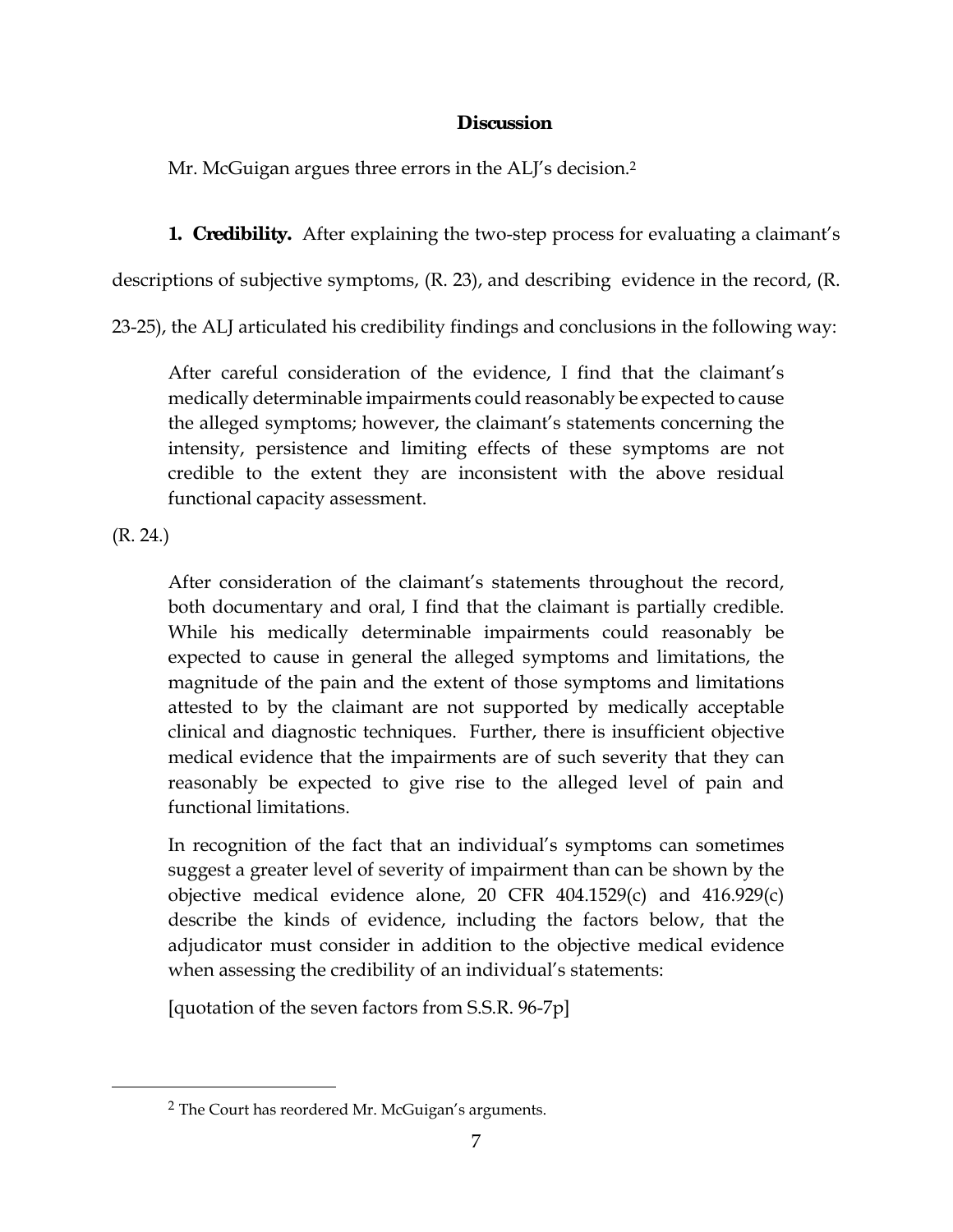I find that the claimant's allegations are not credible to the degree that he would be precluded from all work-related activity. The claimant testified that [he] did not get a MRI since his alleged onset date despite his physician's instructions to do so because he could not afford the \$1,500 cost. However, he indicated that he was smoking a pack of cigarettes at the cost of approximately \$1,700 per year.

Additionally, the claimant has received essentially routine and/or conservative treatment for his back pain, which is not the type of medical treatment one would expect for a totally disabled individual. The claimant testified that he has not had any back surgeries. Mr. Mc[G]uigan indicated to Dr. Boddu that he has not had any recent hospitalizations or emergency room visits (Ex. 5F/2).

(R. 26.) Mr. McGuigan argues that the ALJ's credibility determination is erroneous for two reasons.

**a. Failure to obtain a recommended MRI.** On a one-page "Established Patient Visit" form pertaining to a February 2011 visit, under the "Counseling/Care Plan" section, Dr. Neucks, Mr. McGuigan's treating rheumatologist, wrote "MRI  $-\$$  — he will [call?] CHI" as the fourth plan item, without further elaboration. There is no indication of which body part should be imaged and for what reason. (R. 224.)

 Mr. McGuigan contends that the "primary reason" given by the ALJ for finding him not credible is that, despite his assertion that he could not afford an MRI recommended by Dr. Neucks, he continued to buy cigarettes, the annual cost of which would have allowed him to pay for the MRI. He argues that this was error for three reasons. First, the ALJ had no grounds for finding that quitting smoking would have improved his ability to work. Second, because an MRI is an imaging study for diagnosis, not a treatment that would have restored his ability to work, the fact that he did not obtain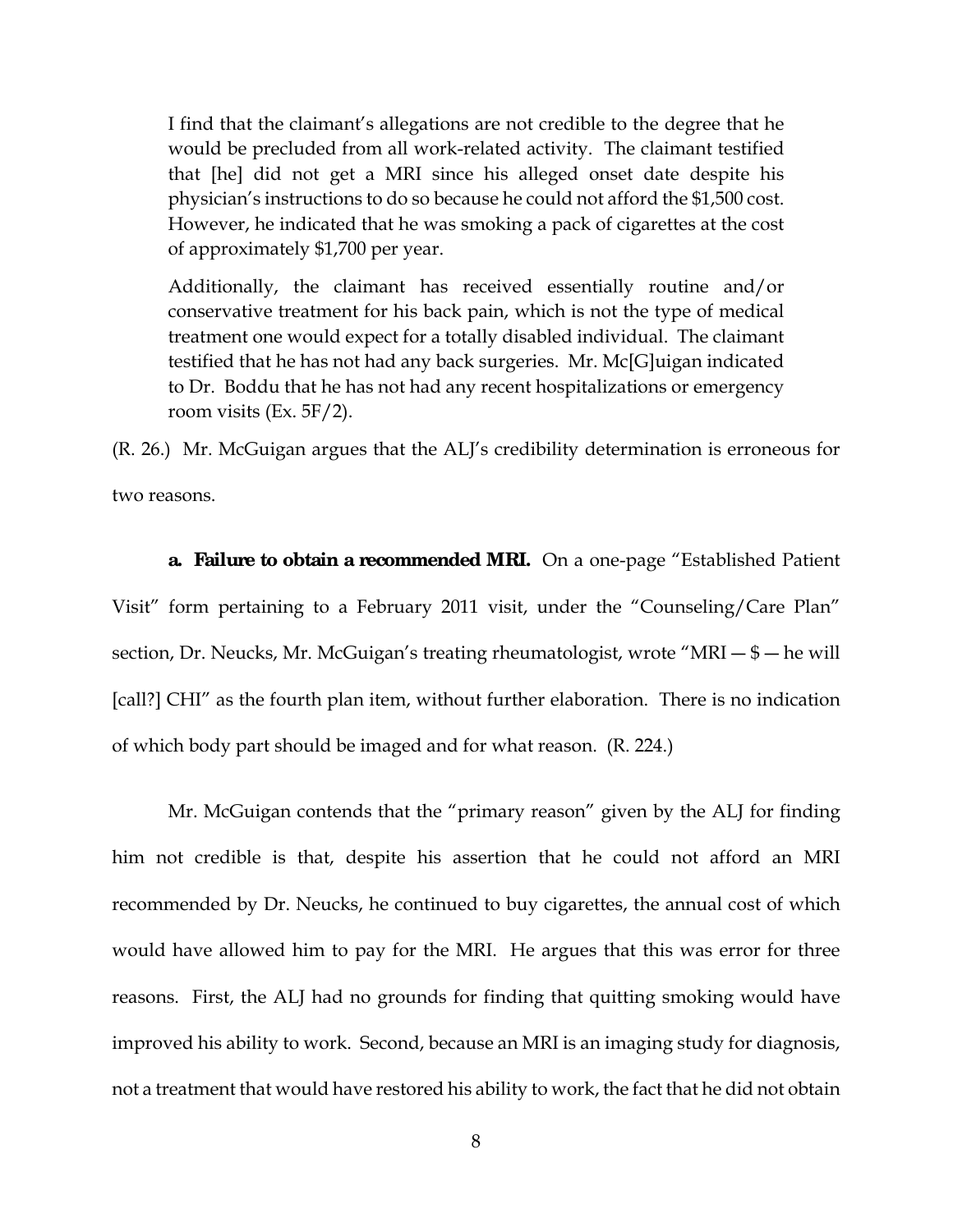the MRI cannot be interpreted as a failure or refusal to undergo recommended treatment. Third, the ALJ did not explain how he concluded that Mr. McGuigan would have been able to pay \$1,500 for an MRI or that he spent approximately \$1,700 annually on cigarettes. He contends that neither he nor the ALJ were in a position to know the "true cost" of an MRI and that, even if Mr. McGuigan's testimony of the \$1,500 cost were accepted, he also testified that he recalled that the \$1,500 cost was for "[t]he cheapest one . . . that didn't really cover all that much . . . ." (R. 48.)

 In response, the Commissioner first points out that the ALJ did not find that Mr. McGuigan's continued smoking was contrary to any recommended treatment; rather, he found that Mr. McGuigan's continued spending for cigarettes was contrary to his claim of poverty as an excuse for not obtaining the recommended MRI. While the ultimate inference drawn by the ALJ was the same ― Mr. McGuigan's allegations of symptom severity was not fully credible because, if they were, then he would have saved his cigarette money and spent it on obtaining the MRI recommended by Dr. Neucks ― the difference does render moot any argument that the ALJ impermissibly assumed that quitting smoking, alone, would have restored Mr. McGuigan's health and his ability to work.

Mr. McGuigan is correct that the ALJ's expressed credibility inference is erroneous for two reasons. First, the ALJ failed to articulate his consideration of the addictive nature of tobacco, as explained by the United States Court of Appeals for the Seventh Circuit: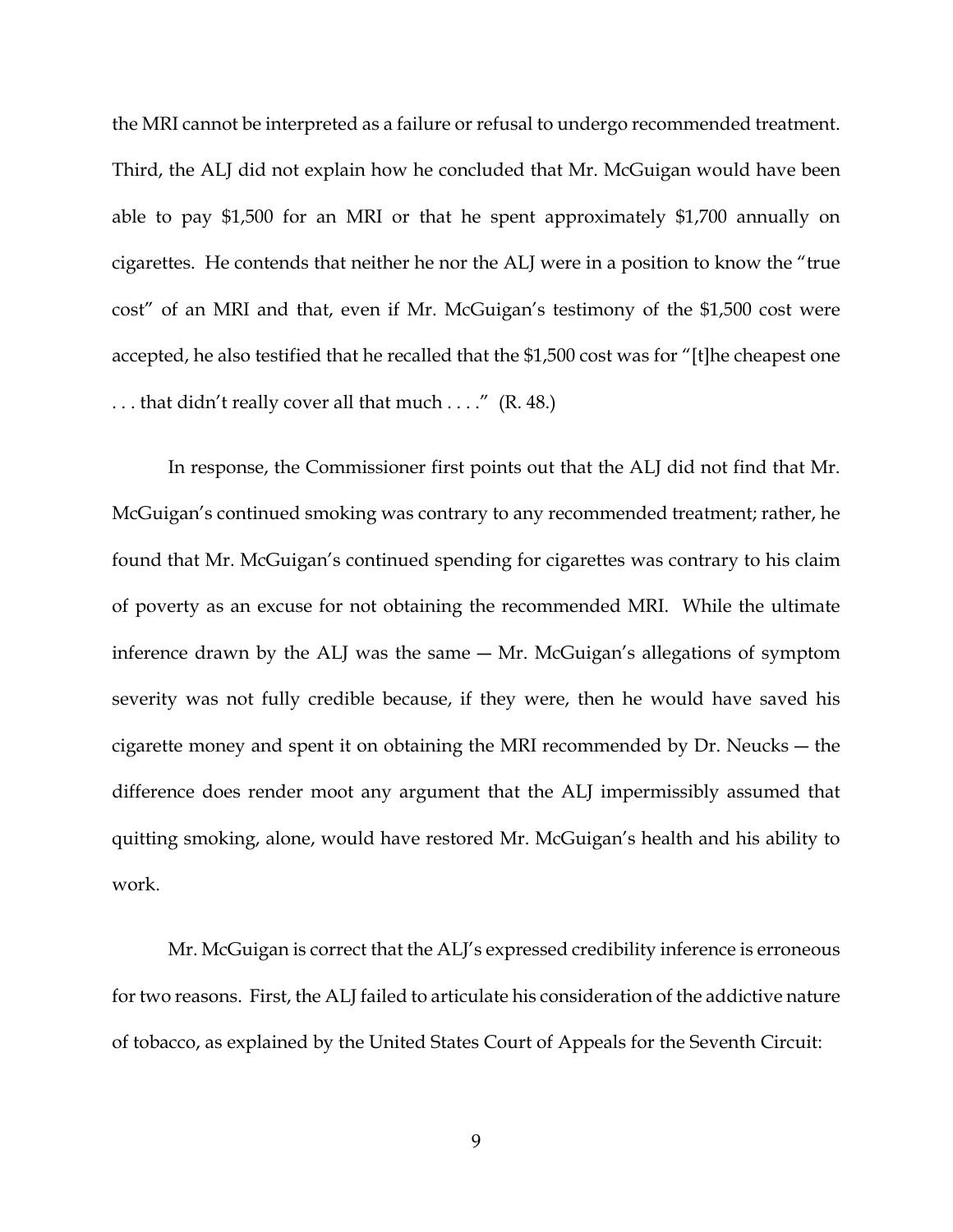. . . even if medical evidence had established a link between smoking and her symptoms, it is extremely tenuous to infer from the failure to give up smoking that the claimant is incredible when she testifies that the condition is serious or painful. Given the addictive nature of smoking, the failure to quit is as likely attributable to factors unrelated to the effect of smoking on a person's health. One does not need to look far to see persons with emphysema or lung cancer—directly caused by smoking—who continue to smoke, not because they do not suffer gravely from the disease, but because other factors such as the addictive nature of the product impacts their ability to stop. This is an unreliable basis on which to rest a credibility determination.

*Shramek v. Apfel*, 226 F.3d 809, 813 (7th Cir. 2000). The ALJ did not address the role of tobacco's addictive nature on whether Mr. McGuigan's failure to stop smoking indicated that his symptoms were not as severe as he alleged. The connection is even more tenuous in this case because Mr. McGuigan's smoking does not contribute to his alleged symptoms or functional limitations but relates only to his reason for not obtaining the recommended MRI.

 Second, the ALJ cites no support for his implicit assumption that the MRI will lessen Mr. McGuigan's symptoms or reduce his functional limitations. As a diagnostic tool, an MRI alone will not have those effects and the ALJ points to no medical opinion in the record that the recommended MRI is reasonably expected to indicate or lead to any particular treatments that are likely to restore Mr. McGuigan's ability to work. "In order to get benefits, you must follow treatment prescribed by your physician if this treatment can restore your ability to work. \* \* \* If you do not follow the prescribed treatment without a good reason, we will not find you disabled . . . ." 20 C.F.R. § 404.1530(a) and (b).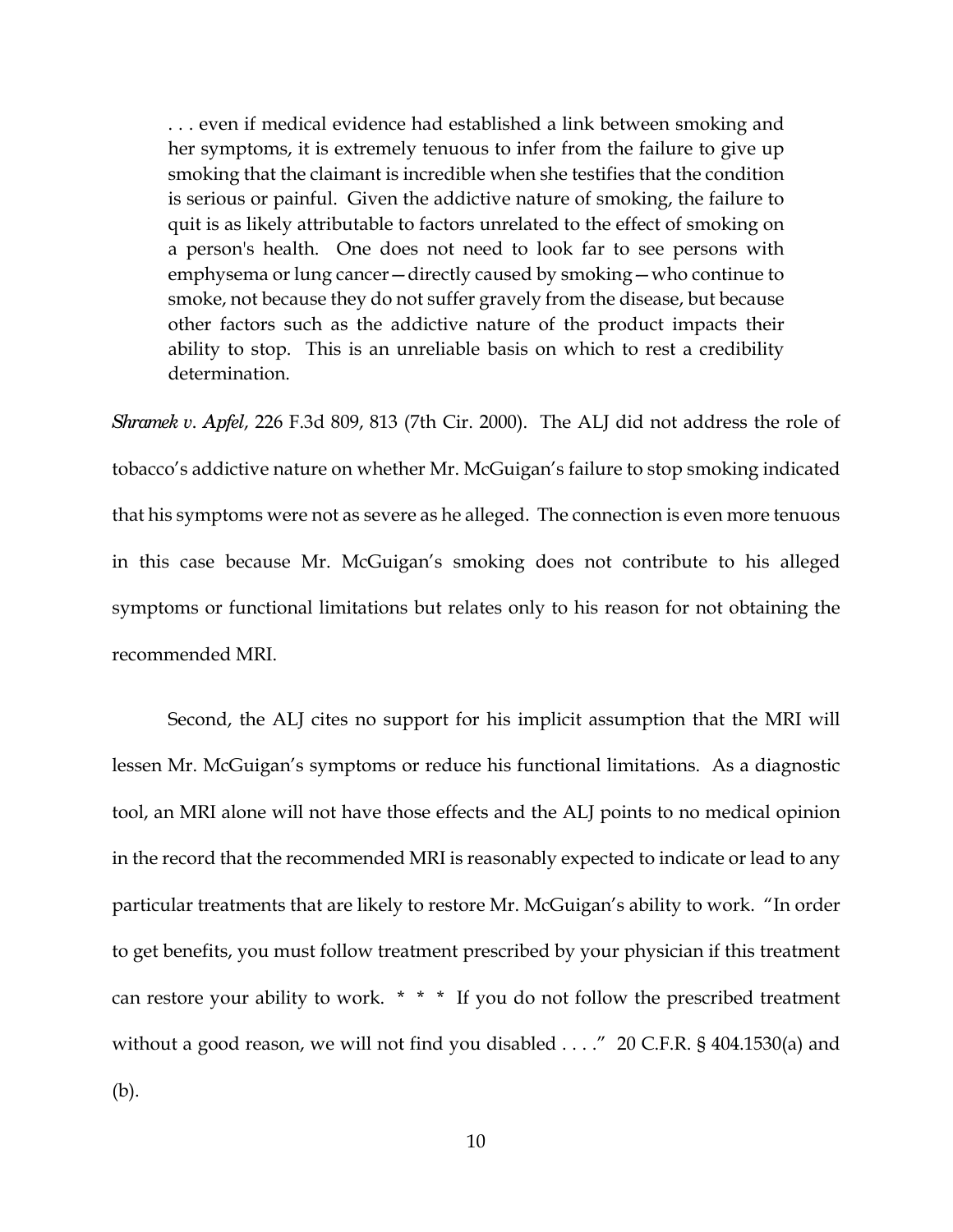Mr. McGuigan's final argument, that the ALJ provided no basis for using \$1,500

as the cost of the recommended MRI or \$1,700 as the annual cost of his cigarettes, is

unconvincing. The ALJ questioned Mr. McGuigan on these issues at the hearing:

Q How much did they tell you the MRI was going to cost?

 A The cheapest one they said that didn't really cover all that much was I think was like \$1500.

 Q 1500 bucks. What does that work out to? A pack a day for a year? Less than that?

A I don't know.

 Q Well, a pack a day, 30 days, a pack's 5 bucks, \$150 a day [Sic], times ten months -- \$1500. You could afford a pack a day but you couldn't afford the MRI?

A No, sir.

 $\overline{a}$ 

(R. 48-49 (original brackets).) Mr. McGuigan, who was represented by counsel during the hearing and is represented by counsel in this suit, did not suggest different figures at the hearing, did not ask leave to supplement the record with different figures, and does not suggest different figures now.<sup>3</sup> Thus, he has not shown error in this part of the ALJ's credibility finding.

**b.** Conservative, routine care. Mr. McGuigan also argues that the ALJ's characterization of his treatment as conservative and routine constitutes an

<sup>&</sup>lt;sup>3</sup> The Commissioner also argues that the ALJ's discrediting of Mr. McGuigan's allegation of poverty is supported by the lack of evidence that he "ever sought free or sliding-scale healthcare" and by the evidence that he "sought and received a significant amount of treatment after January 2010, despite his testimony that he lost his insurance when he left his job as a bank teller." (*Defendant's Memorandum in Support of Commissioner's Decision* [doc. 28] at 16.) Because the ALJ did not provide either reason in support of his credibility determination and it is the ALJ's decision, not the Commissioner's arguments, that the Court reviews, these arguments are irrelevant in the error analysis. And the Court is not convinced that they show that the ALJ's error was harmless, *i.e.*, that a remand is unlikely to change the decision.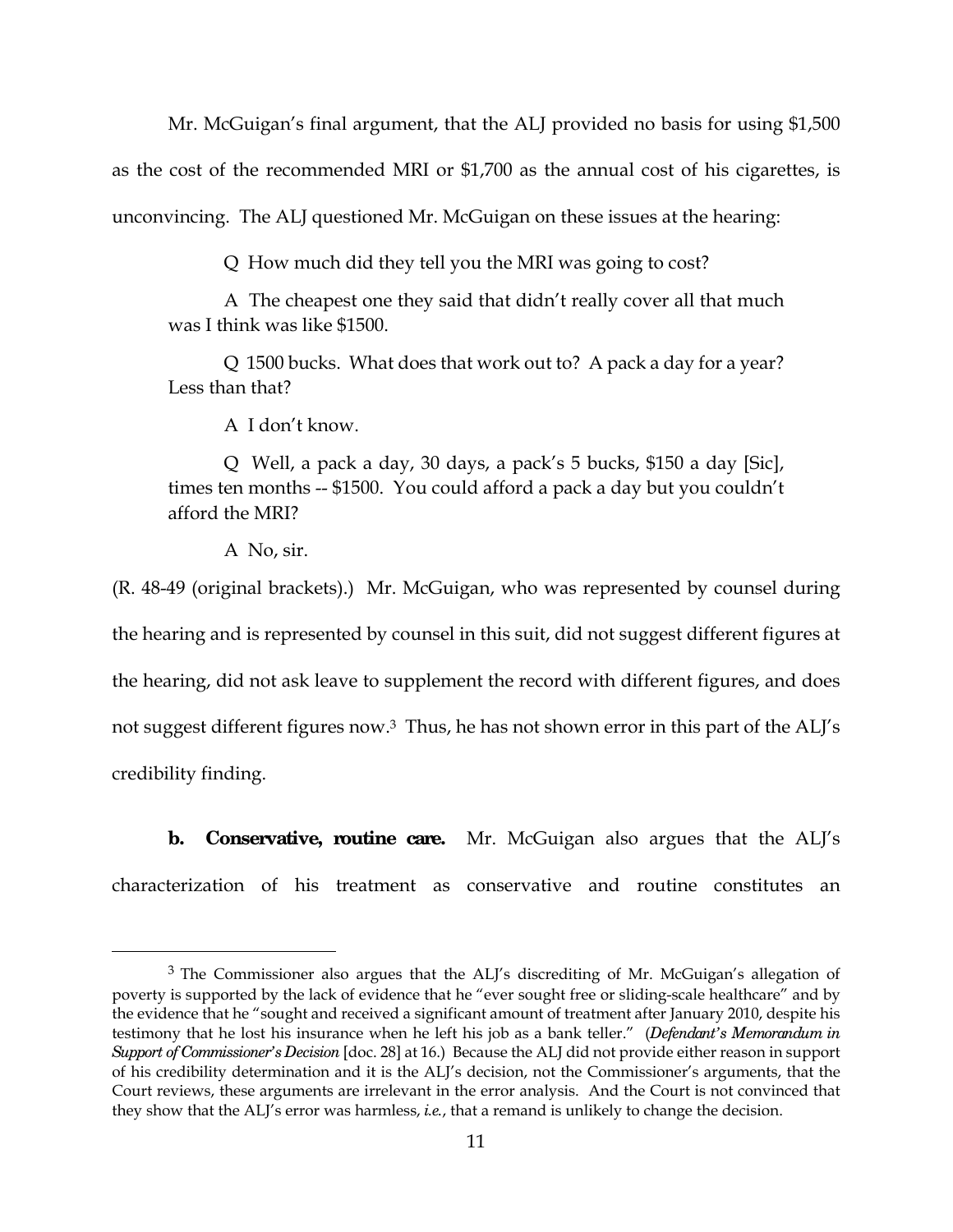impermissible lay medical judgment which the ALJ substituted for the expert medical judgment of his treating physicians and, for which, he had no expert medical support.

 As quoted above, the ALJ's second reason for finding Mr. McGuigan's allegations of symptom and functional severity not fully credible is that he "received essentially routine and/or conservative treatment for his back pain, which is not the type of medical treatment one would expect for a totally disabled individual." The ALJ also noted that Mr. McGuigan has not had any back surgeries, recent hospitalizations, or emergencyroom visits. (R. 26.) The Court agrees with Mr. McGuigan that, by not citing, or even alluding to, any expert medical evidence or opinion that non-routine or more aggressive treatments (*e.g.*, back surgeries, hospitalizations, or emergency-room visits) would have been prescribed, recommended, or expected if Mr. McGuigan's impairments and/or symptoms were as severe as he alleged, the ALJ was expressing a medical opinion for which he was not qualified.

 The ALJ must reconsider and rearticulate his credibility determination, explaining **(1)** how the nature of the MRI recommended by Dr. Neucks supports the inference that Mr. McGuigan's failure to obtain it indicates that his symptoms and/or limitations are not as severe as he alleged; **(2)** the role of the addictive nature of tobacco in making that inference, *i.e.*, the effect of the addiction on Mr. McGuigan's failure to save his cigarette money for the MRI; and **(3)** how the routine and/or conservative nature of the treatment received by Mr. McGuigan supports the inference that his symptoms and/or limitations are not as severe as he alleged. The ALJ should consider whether he should obtain an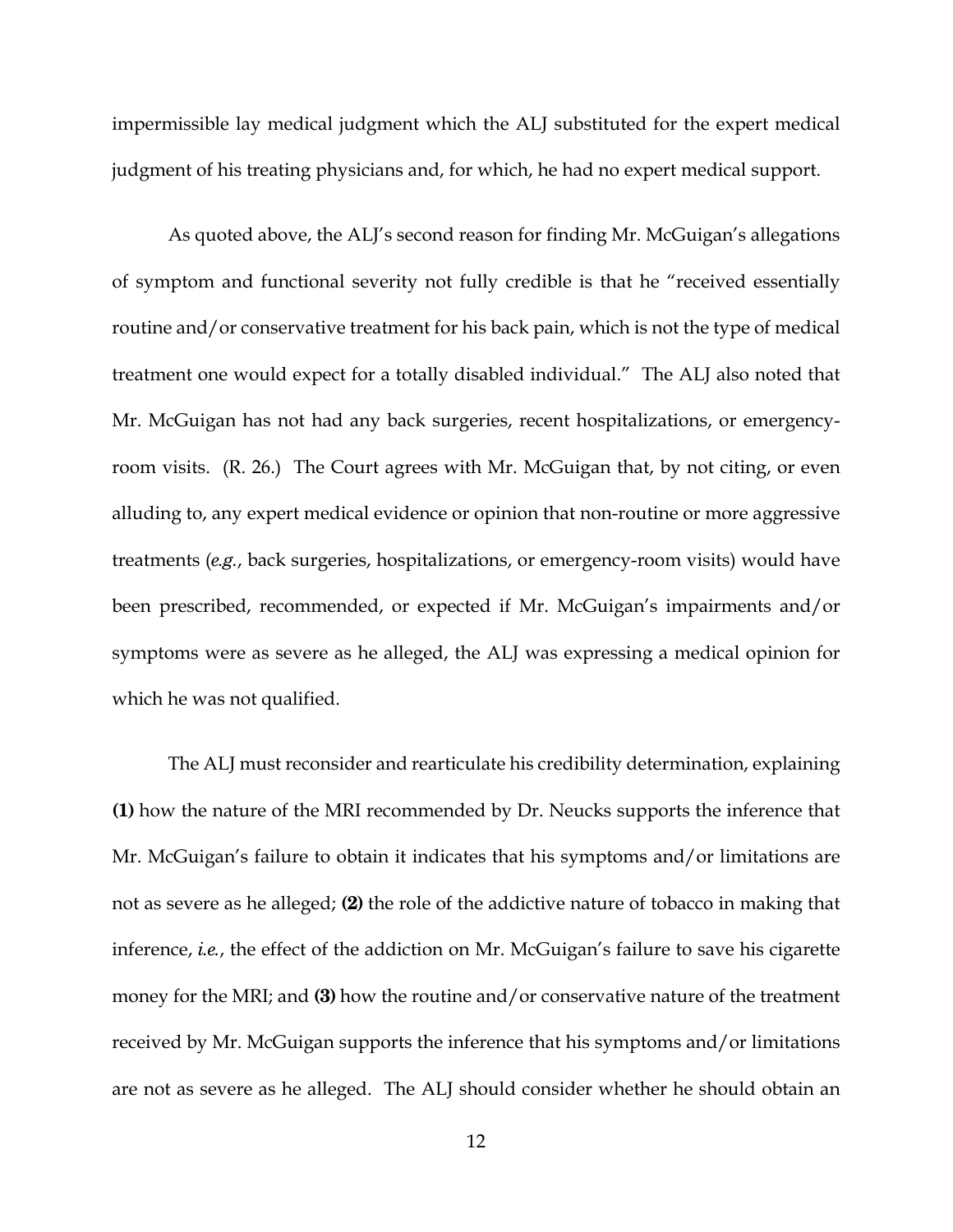additional medical opinion regarding the nature of Mr. McGuigan's treatment in order to support any credibility inference based thereon and whether he should obtain additional information from Dr. Neucks regarding the nature and reasonably expected consequences of the MRI that he recommended.

**2. Full-time work.** Mr. McGuigan argues that the ALJ's RFC for full-time work is erroneous for three reasons. First, the ALJ did not, in fact, find him capable of performing full-time work. Specifically, he contends that the ALJ found that he had the RFC for standing, walking, and sitting for only six hours during an eight-hour workday, which does not constitute an RFC for work on a "regular and continuous basis" which is required for a finding of not-disabled. (*Memorandum in Support of Complaint* [doc. 23] ("*Brief in Support*") at 11.) While the ALJ wrote in his decision that Mr. McGuigan has the RFC to "stand, walk, and sit for 6 hours during an 8-hour workday," (R. 23), this was an unartful articulation of his actual finding, which is demonstrated by his hypothetical question to the vocational expert which described a person who "[c]an stand and walk for a total of six hours during the course of an eight hour day; sit for six hours during the course of an eight hour day," (R. 50). Thus, rather than find that Mr. McGuigan could stand, walk, and sit for a combined total of six hours, the ALJ separated the functions: he found that Mr. McGuigan could stand and walk for six hours, on the one hand, and that he could sit for six hours, on the other hand. This reading is confirmed by the ALJ's adoption of state-agency-physician Dr. Neal's RFC opinion which he recorded on a Physical Residual Functional Capacity Assessment form. Dr. Neal found that Mr.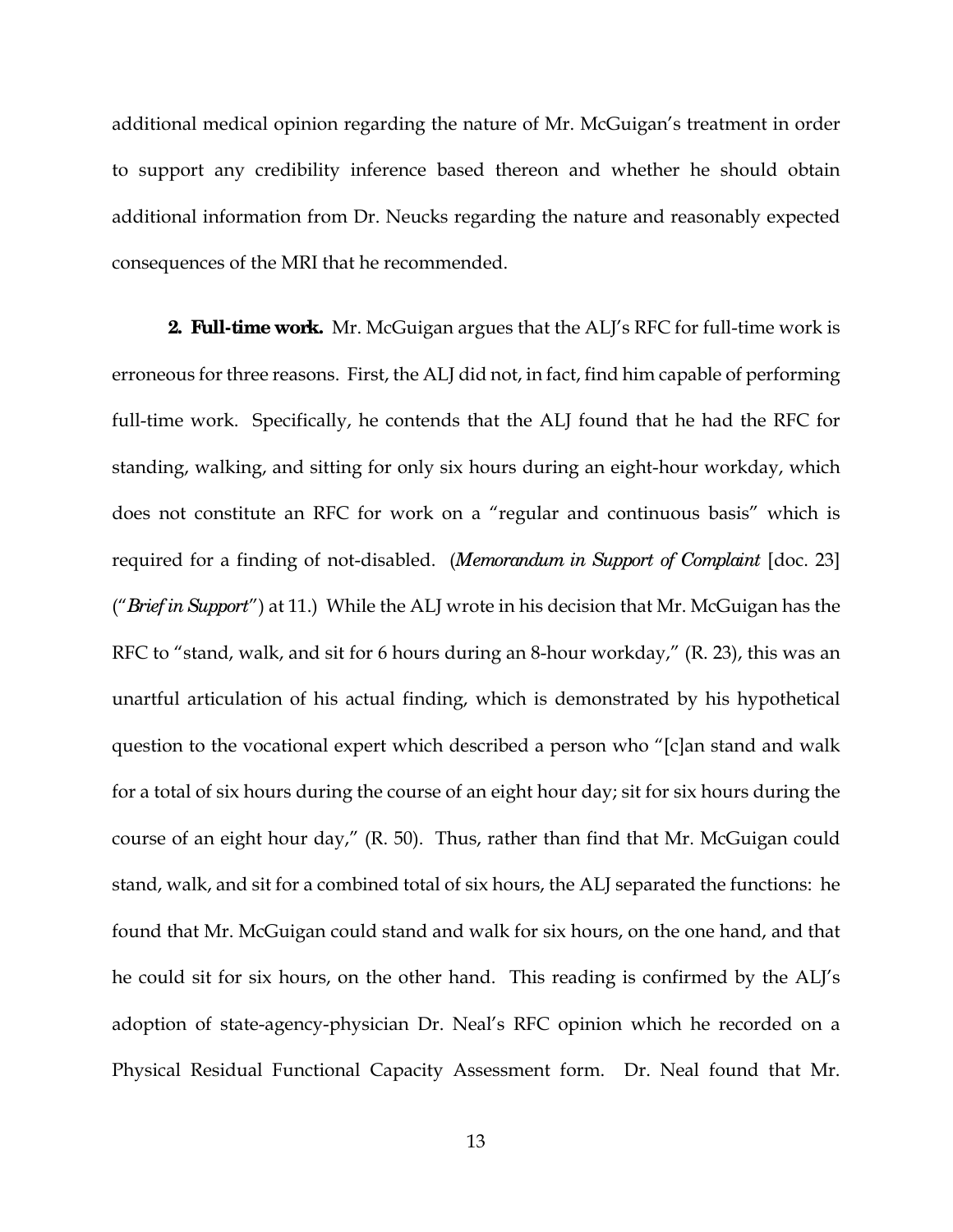McGuigan has the exertional capacity to "[s]tand and/or walk (with normal breaks) for a total of . . . about 6 hours in an 8-hour workday" and, separately, to "[s]it (with normal breaks) for a total of . . . about 6 hours in an 8-hour workday". (R. 26-27, 192.) Mr. McGuigan simply misconstrues the ALJ's finding.

Second, Mr. McGuigan argues that the ALJ's finding at step four that he could perform his past relevant work as a bank teller was erroneous because he performed that work part-time and part-time work is not substantial evidence that full-time work can be performed. He also faults the ALJ for failing to ask about the number of hours he worked as a teller or whether he frequently was absent.

A claimant will not be disabled if he is able to perform his past relevant work, either as he actually performed it or as it is generally performed in the national economy. 20 C.F.R. § 404.1560(b)(2). Asked by the ALJ at the hearing to classify Mr. McGuigan's work history, the vocational expert testified that his job as a bank teller was "light skilled work with an SVP<sup>4</sup> of 5, and that appears to be how he performed it." (R. 49.) The ALJ asked the vocational expert if there is any work that a person with Mr. McGuigan's age, education, work experience, and defined RFC could do, and the vocational expert answered that the position of bank teller could be performed. (R. 50-51.)

 $\overline{a}$ 

<sup>&</sup>lt;sup>4</sup> The SVP is a "specific vocational preparation" rating that indicates how long it takes a worker to learn how to do a job at an average performance level. The Department of Labor defines an SVP for each of the occupations listed in the *Dictionary of Occupational Titles* ("*D.O.T.*"). SVPs have been correlated with the skill levels defined in 20 C.F.R. § 404.1568 for disability determinations. S.S.R. 00-4p (*e.g.*, skilled work corresponds to SVPs of 5 to 9 in the *D.O.T.*).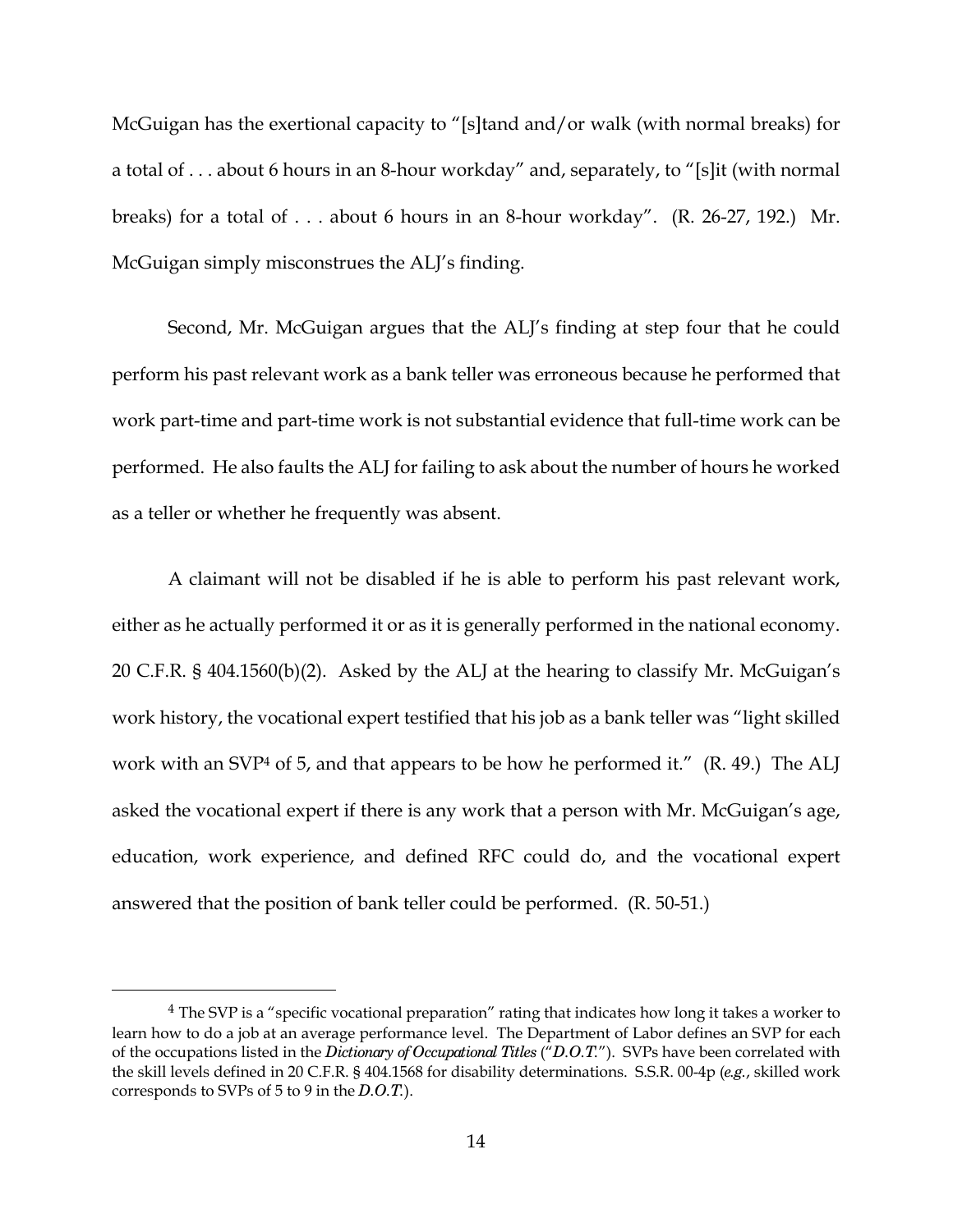Thus, the ALJ did not use the fact that Mr. McGuigan performed part-time work in the past as evidence that he could currently perform full-time work. Rather, the ALJ obtained and relied upon an expert vocational opinion that Mr. McGuigan's vocational characteristics and RFC allow him to perform his past work as a bank teller as that job is generally performed in the national economy. Therefore, that Mr. McGuigan actually performed the job part-time does not show error.<sup>5</sup> In addition, the ALJ did not include "frequent absences" in his hypothetical to the vocational expert because he did not find that such a limitation was warranted, a finding that is confirmed by the ALJ's rejection of Mr. McGuigan's counsel's added limitation to the vocational expert of more than two days absence per month. (R. 52.) Moreover, Mr. McGuigan's does not provide any citation to record evidence that he had frequent absences while working as a bank teller and he does not make that assertion in his argument.

Mr. McGuigan's final argument is that the ALJ's RFC for full-time work is erroneous because he failed to "consider the issues that Mr. McGuigan would have with sustaining activity at that level over the course of a regular work week," failed to "provide the vocational expert with the complete picture of the claimant's functioning in the RFC," and "improperly discounted the effects of chronic pain and therefore does not represent the most that he would be capable of doing." (*Brief in Support* at 12.) The first

 $\overline{a}$ 

<sup>&</sup>lt;sup>5</sup> The Court also notes that Mr. McGuigan does not assert that the ALJ was unaware that his work as a teller was performed part-time. A Disability Report completed by his representative, (R. 116-17), records that he worked 6 hours, five days a week as a teller, (R. 118). The same information appears in at least one other report in the record. (R. 125).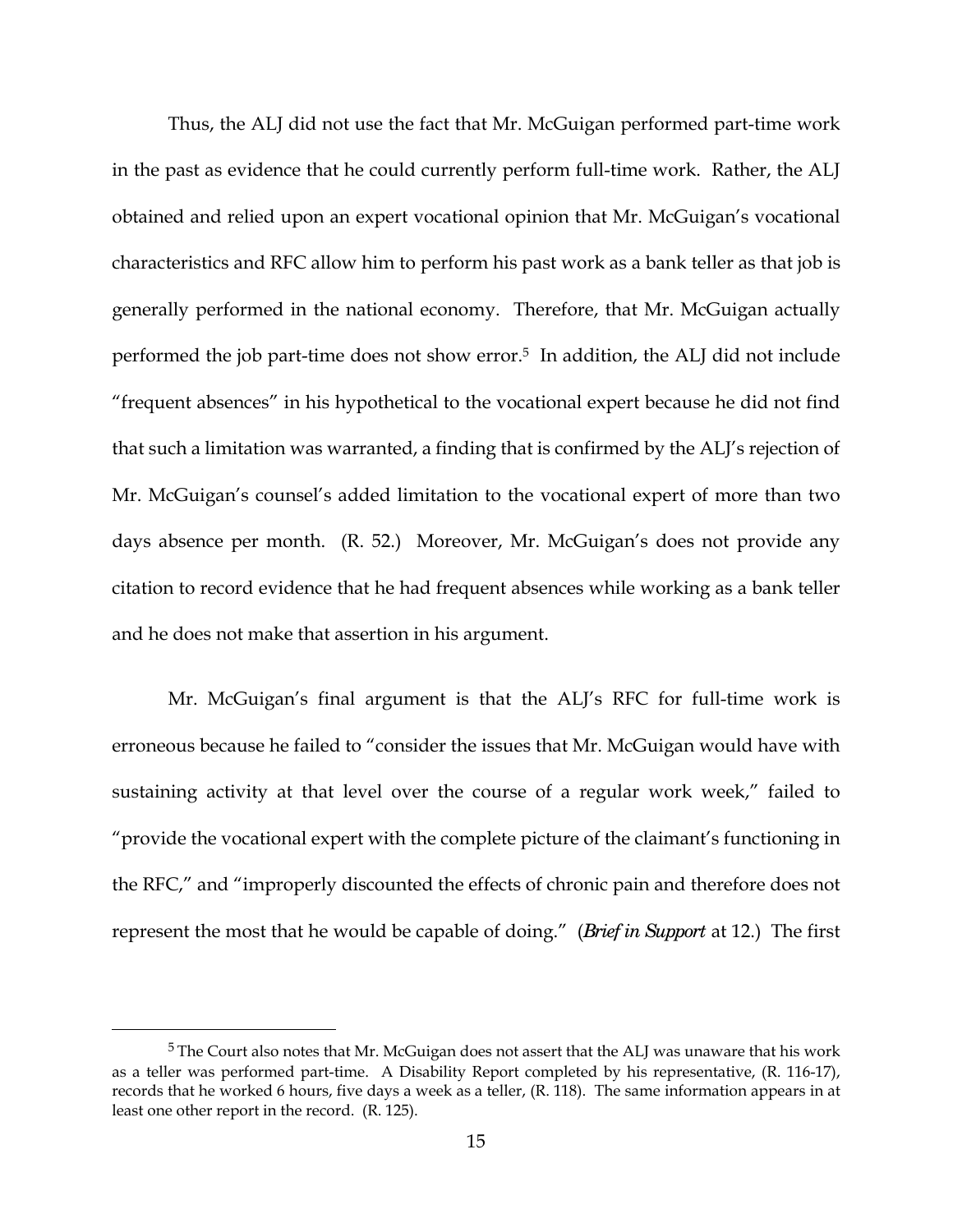two are unspecific and undeveloped and the third merely restates Mr. McGuigan's credibility argument that has been addressed above.

Mr. McGuigan has not shown error in the full-time aspect of the ALJ's RFC finding.

**3. Dr. Neucks's opinion.** Mr. McGuigan argues, in one paragraph, (*Brief in Support* at 12), that the ALJ improperly discounted the opinion of Dr. Neucks, his treating rheumatologist. The ALJ articulated his evaluation of Dr. Neucks' opinion:

Steven Neucks, M.D., opined on November 29, 2010 that the claimant's pain occasionally interferes with his ability to maintain attention and concentration. He further indicated that the claimant would require a 20 minute rest period per hour. Dr. Neucks indicated in a letter dated April 14, 2012 that his findings and diagnosis had not changed since November 2010. I am assigning little weight to Dr. Neucks['s] opinion because it is not supported by objective clinical findings and laboratory diagnostic techniques. Further, it is inconsistent with other substantial medical evidence of record.

(R. 27 (record citations omitted).) Earlier in his decision, the ALJ described the results of

a physical examination of Mr. McGuigan performed by Dr. Neucks in July 2009:

A physical examination was within normal limits. There were tender points in the posterior cervical or trapezius. Lumbosacral spine had some tenderness in the left SI joint. A straight leg raise was negative. Rheumatoid factor was negative. Dr. Neucks diagnosed the claimant with cervical spine pain with probable degenerative disc disease, degenerative arthritis, and myofascial pain. He instructed the claimant to continue treating with Celebrex.

(R. 24-25 (record citations omitted).)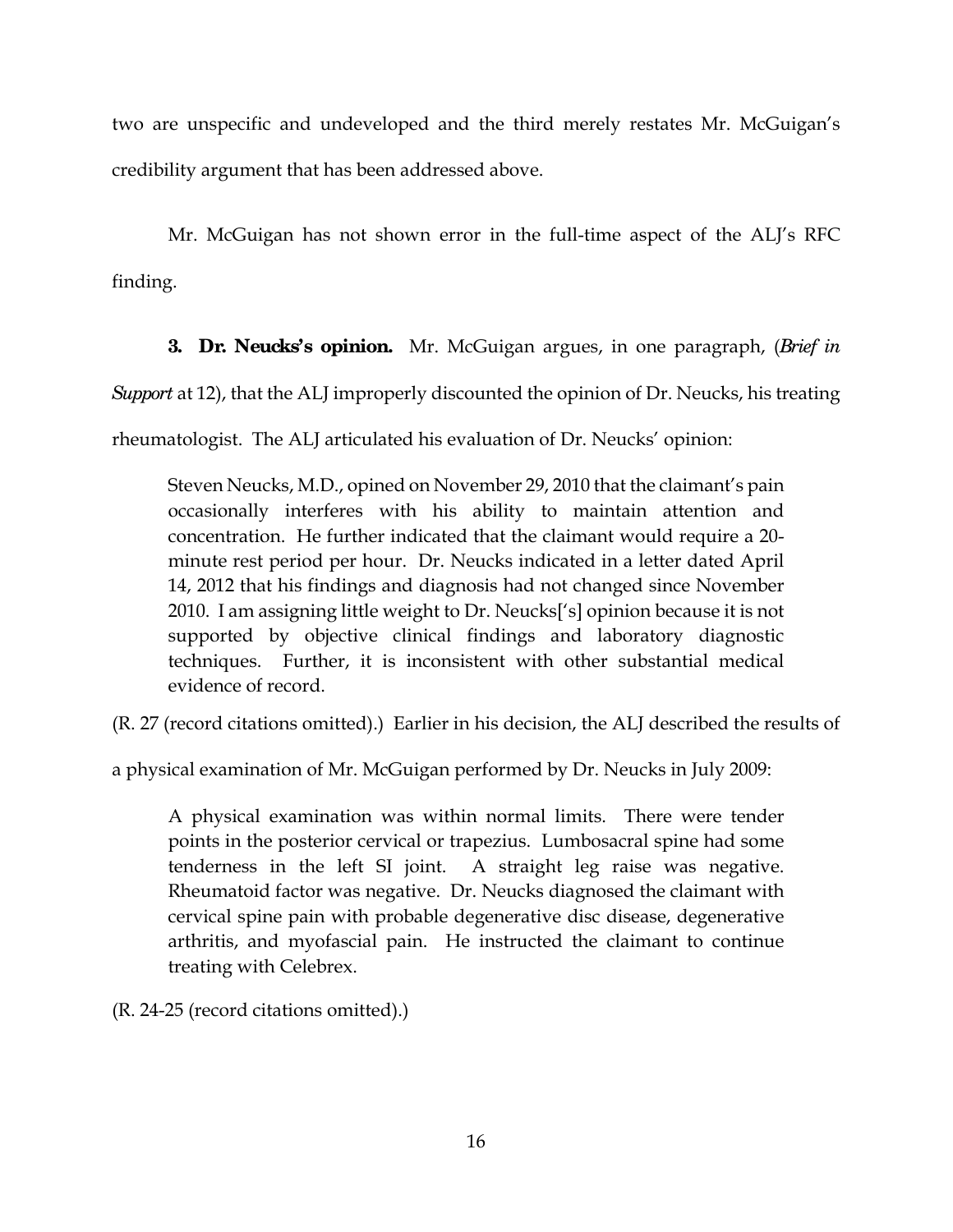The weight given to a treating-source medical opinion depends on the length of the treating relationship and frequency of examinations; the nature and extent of the treatment relationship in relationship to the claimant's impairment(s); the amount of relevant evidence or explanation presented in support of the opinion; the opinion's consistency with the record as a whole; whether the opinion pertains to medical issues within the source's area of specialty; and other factors (*e.g.*, the source's understanding of Social Security disability standards and familiarity with the other evidence in the record). 20 C.F.R. § 404.1527(c)(2)-(6). If the treating source's opinion is well-supported by medically acceptable clinical and laboratory diagnostic techniques and is not inconsistent with the other substantial evidence in the record, the Commissioner must give the opinion controlling weight. 20 C.F.R. § 404.1527(c)(2).

 Mr. McGuigan argues that the ALJ's evaluation of Dr. Neucks's opinions was erroneous because **(1)** he did not identify which parts of Dr. Neucks's opinion were inconsistent with which "substantial medical evidence of record;" **(2)** Dr. Neucks's opinion is well supported by record evidence (*viz*., an X-ray showing degenerative disc disease); and **(3)** his opinion is consistent with other evidence (*viz*., Dr. Boddu's consultative examination and Mr. McGuigan's receiving injections for pain). Mr. McGuigan apparently contends that the ALJ should have given Dr. Neucks's opinion controlling weight in light of his long-term treating relationship with Mr. McGuigan.

 Mr. McGuigan does not identify the specific opinions of Dr. Neucks to which he contends the ALJ should have given controlling weight or, at least, not "little weight,"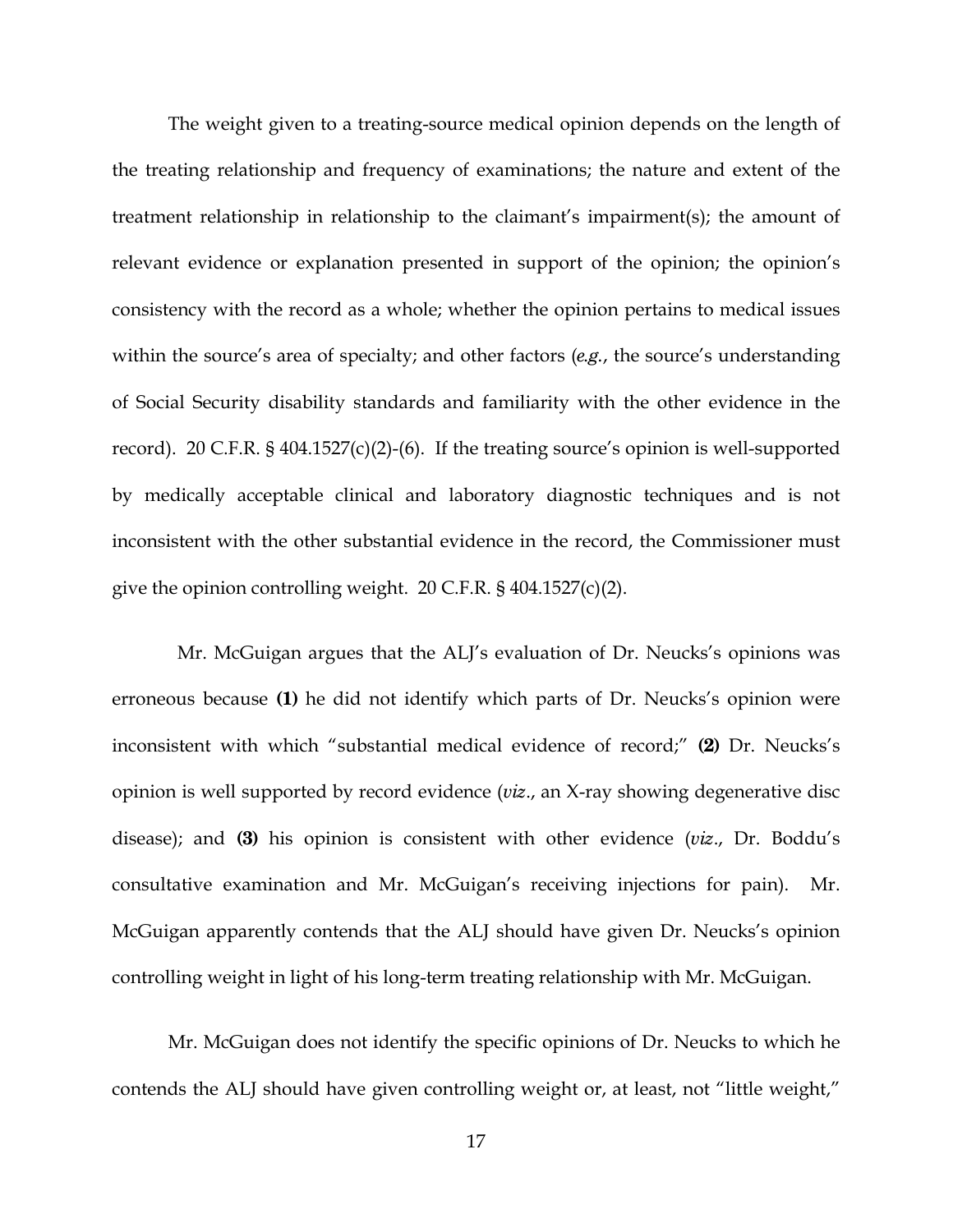and he fails to explain how giving those specific opinions more, or controlling, weight would have affected the ALJ's disability decision. The Court will not make the arguments, identifications, or explanations for him. As his argument is stated, Mr. McGuigan is correct that the ALJ failed to identify the "substantial medical evidence of record" with which he found Dr. Neucks's opinion to be inconsistent. While the Commissioner attempts to fill this gap with her own identifications of inconsistent evidence, it is the ALJ's decision that the Court reviews, not the Commissioner's proffered amendments to that decison. Moreover, the Commissioner identifies only the ALJ's earlier recitation of some of the findings and opinions of Drs. Neucks, Boddu, Neal, and Whitley and mischaracterizes this recitation $\mathfrak s$  as the ALJ's citation of "substantial evidence in support of his finding that Dr. Neucks' opinion was inconsistent with the other substantial medical evidence," (*Defendant's Memorandum in Support of Commissioner's Decision* [doc. 28] ("*Response*") at 11), but not only did the ALJ himself not connect any of this recited evidence to his evaluation of Dr. Neucks's opinion, he did not articulate any evaluation of it.

 However, although the ALJ failed to identify record evidence with which unidentified opinions of Dr. Neucks were inconsistent, Mr. McGuigan does not challenge the ALJ's additional finding that Dr. Neucks's opinion "is not supported by objective clinical findings and laboratory diagnostic techniques." Therefore, Mr. McGuigan has not shown that the ALJ erred in not giving Dr. Neucks's opinions controlling weight

 $\overline{a}$ 

<sup>6</sup> The Commissioner also mischaracterizes this recitation as an analysis. (*Response* at 9-10.)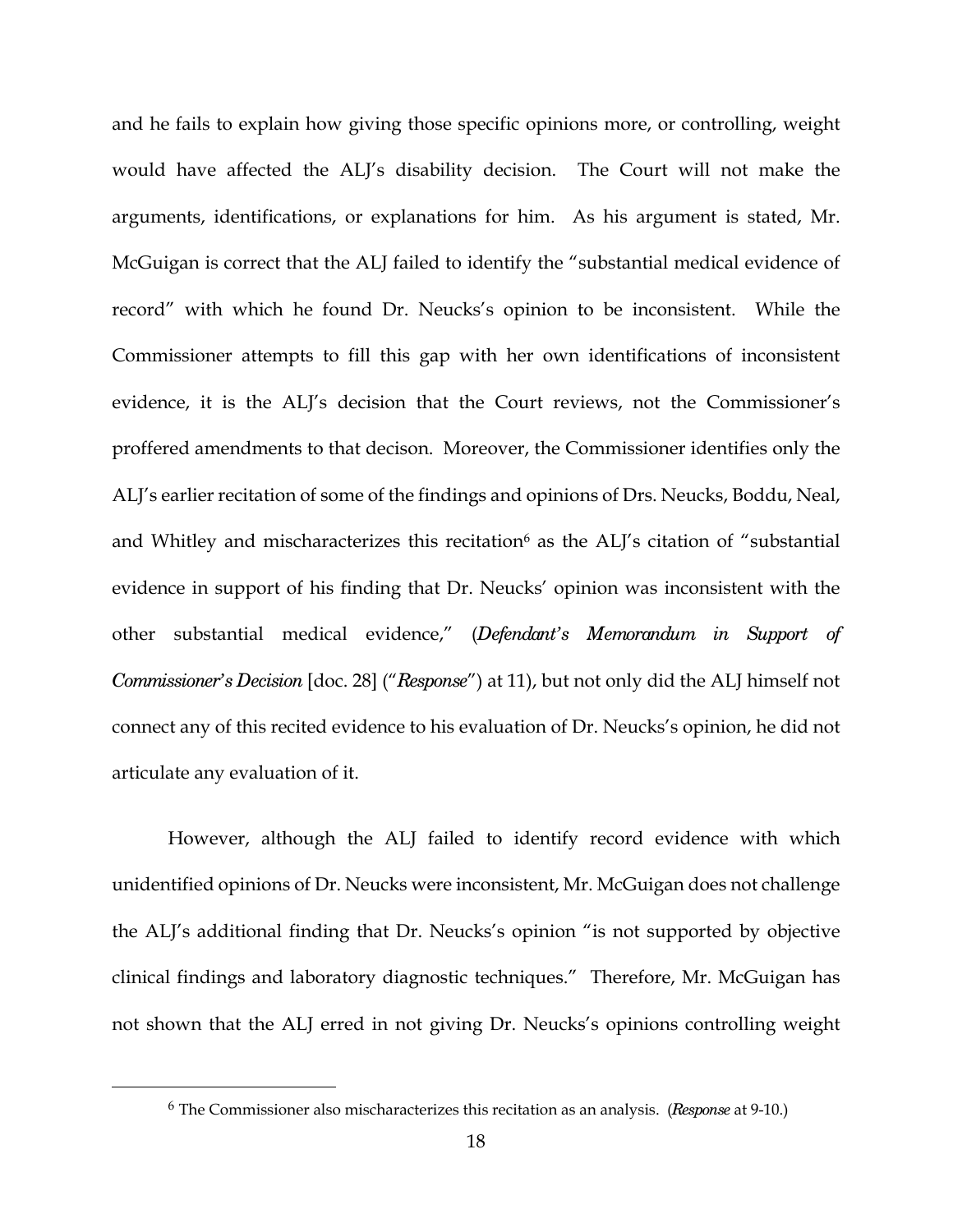because, as noted above, both criteria are required for according controlling weight. 20 C.F.R. § 404.1527(c)(2) ("well-supported by medically acceptable clinical and laboratory diagnostic techniques and . . . not inconsistent with the other substantial evidence . . . ."). In addition, it is evident that the two one-page questionnaires on which Dr. Neucks recorded his opinions, (R. 179, 180), contain no specifications of any supporting "medically acceptable clinical and laboratory diagnostic techniques."

 There remains the question whether the ALJ erred in assigning Dr. Neucks's opinion "little weight" and the Court agrees that the ALJ failed to adequately articulate his rationale. As noted, he failed to identify inconsistent record evidence and the Commissioner cannot do it for him. In addition, while the ALJ is correct that Dr. Neucks's opinion fails to provide supporting clinical and laboratory diagnostic techniques, that is only one of the factors that an ALJ should consider in determining the weight to give noncontrolling treating medical opinions. Although the Commissioner points to the normal and mild or moderate findings on Dr. Boddu's examination, the ALJ's finding that Mr. McGuigan received only routine and conservative treatments, and the ALJ's giving more credit to the contrary opinions of Dr. Boddu and the state-agency physicians, these again are evaluations that the ALJ must make and tie to his evaluation of Dr. Neucks's opinion (and the Court has already found wanting the ALJ's observation about routine and conservative treatments in relation to the credibility of Mr. McGuigan's symptom descriptions).